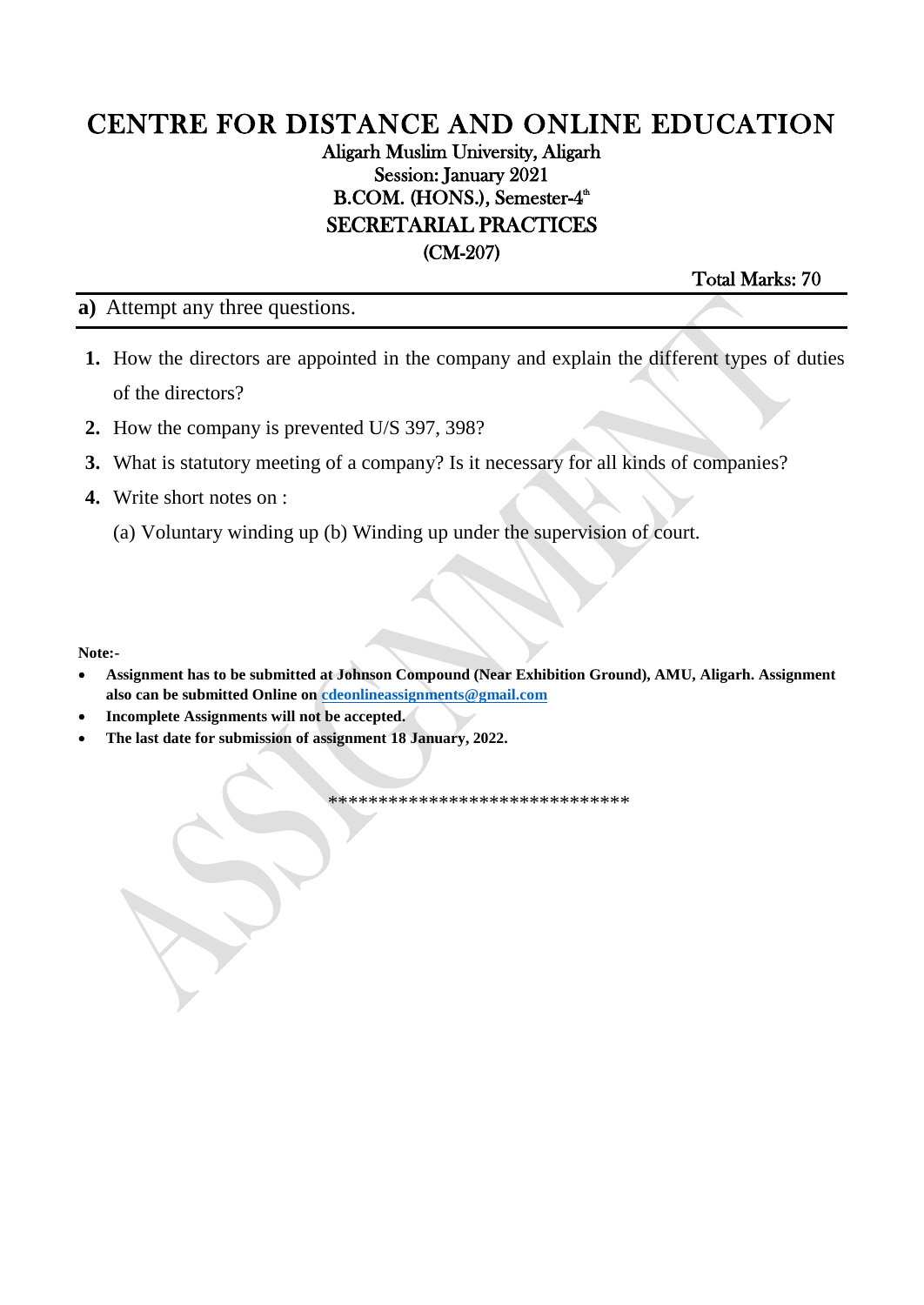### Aligarh Muslim University, Aligarh Session: January 2021 B.COM. (HONS.), Semester-4<sup>th</sup> BUSINESS STATISTICS - II (CM-208)

Total Marks: 70

**a)** Attempt any three questions.

- **1.** Differentiate the terms 'Prediction', Projection' and 'Forecasting'.
- **2.** Distinguish between positive and negative correlation. Explain the interpretation of correlation with the help of scatter diagrams.
- **3.** Explain the term correlation and regression and their utility in economic analysis. Explain by an example.
- **4.** Distinguish between simple and weighted index numbers. Explain the methods of weighted aggregative and weighted average of price relatives using arithmetic mean.

**Note:-**

- **Assignment has to be submitted at Johnson Compound (Near Exhibition Ground), AMU, Aligarh. Assignment also can be submitted Online on [cdeonlineassignments@gmail.com](mailto:cdeonlineassignments@gmail.com)**
- **Incomplete Assignments will not be accepted.**
- **The last date for submission of assignment 18 January, 2022.**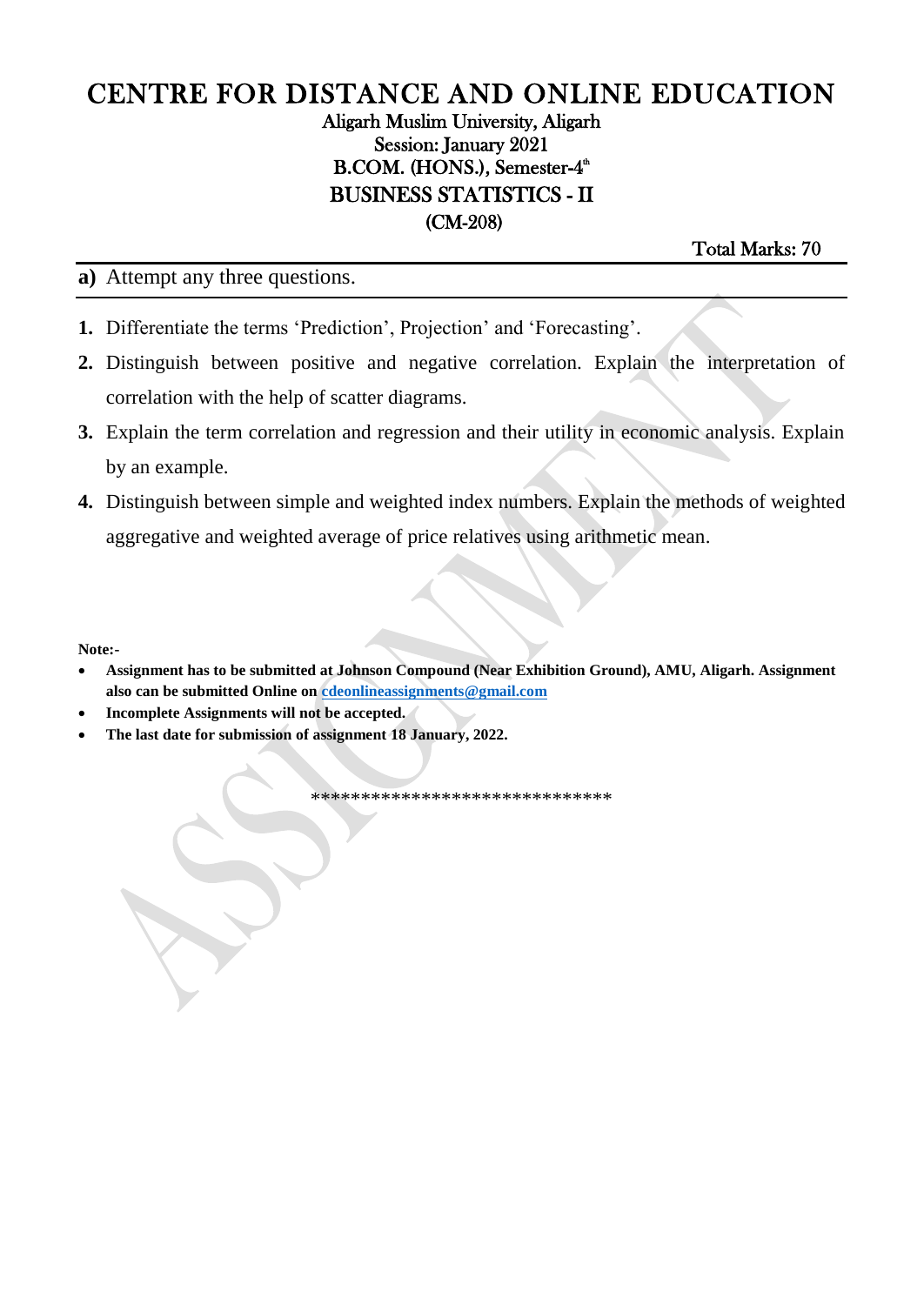### Aligarh Muslim University, Aligarh Session: January 2021 B.COM. (HONS.), Semester  $4^{\text{th}}$ COST ACCOUNTING (CM-209)

Total Marks: 70

**a)** Attempt any three questions.

- **1.** Write short notes on classification of overheads?
- **2.** What do you mean by unit costing and discuss its advantages?
- **3.** Define job costing and its objectives?
- **4.** What do you understand by integrated accounting?

**Note:-**

- **Assignment has to be submitted at Johnson Compound (Near Exhibition Ground), AMU, Aligarh. Assignment also can be submitted Online on [cdeonlineassignments@gmail.com](mailto:cdeonlineassignments@gmail.com)**
- **Incomplete Assignments will not be accepted.**
- **The last date for submission of assignment 18 January, 2022.**

\*\*\*\*\*\*\*\*\*\*\*\*\*\*\*\*\*\*\*\*\*\*\*\*\*\*\*\*\*\*

 $\overline{a}$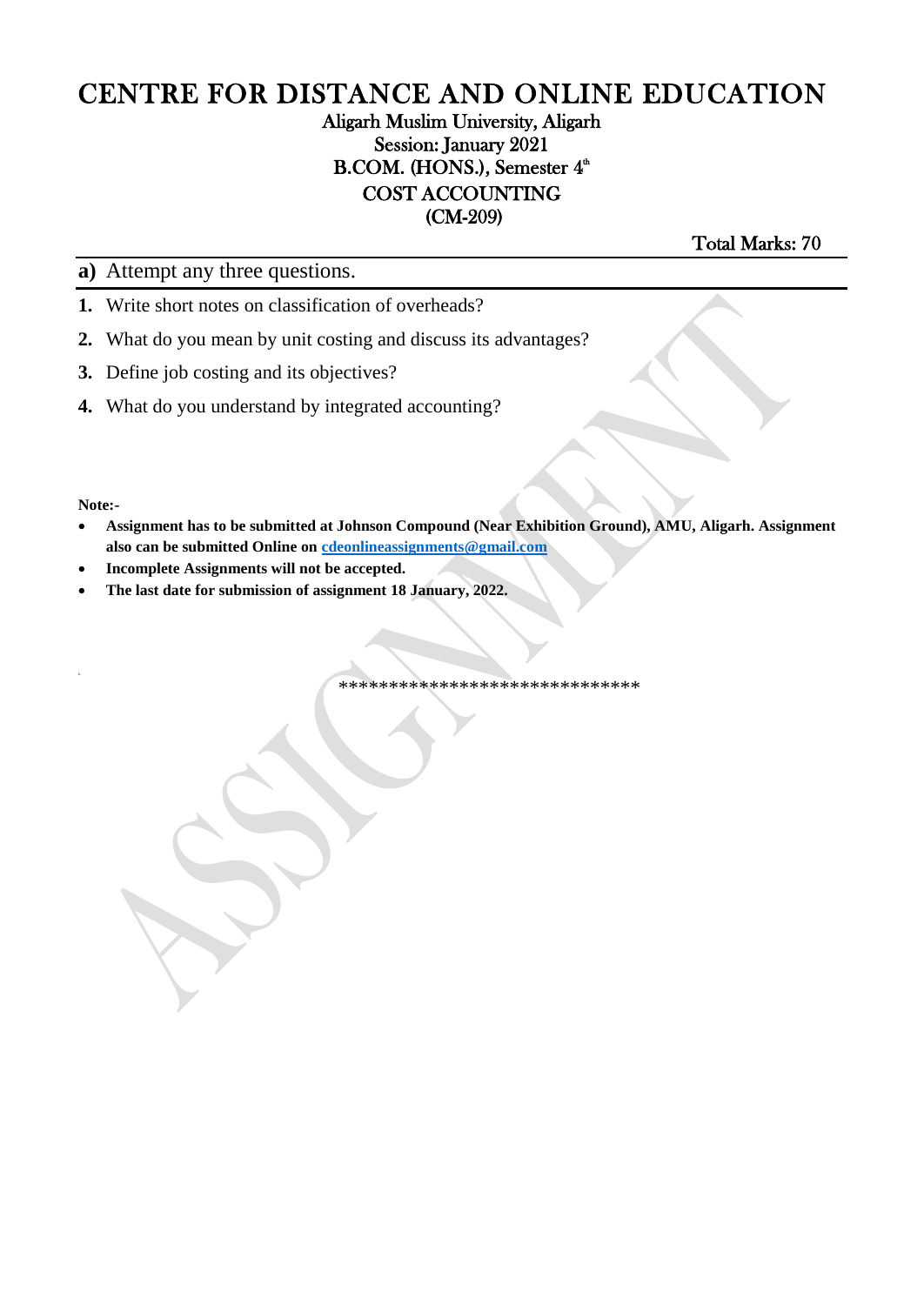### Aligarh Muslim University, Aligarh Session: January 2021 B.COM. (HONS.), Semester-4<sup>th</sup> BUSINESS ENTREPRENEURSHIP (CM-210)

Total Marks: 70

#### **a)** Attempt any three questions.

- **1.** What is meant by working capital and what are the factors determining the requirements of working capital?
- **2.** Discuss economic and social environment affecting growth of entrepreneurship?
- **3.** What role does, Entrepreneurship Development institute of India (EDI) play in inculcating the entrepreneurial spirit among the masses of the nation?
- **4.** What is the traditional attributes of entrepreneurial ability?

**Note:-**

- **Assignment has to be submitted at Johnson Compound (Near Exhibition Ground), AMU, Aligarh. Assignment also can be submitted Online on [cdeonlineassignments@gmail.com](mailto:cdeonlineassignments@gmail.com)**
- **Incomplete Assignments will not be accepted.**
- **The last date for submission of assignment 18 January, 2022.**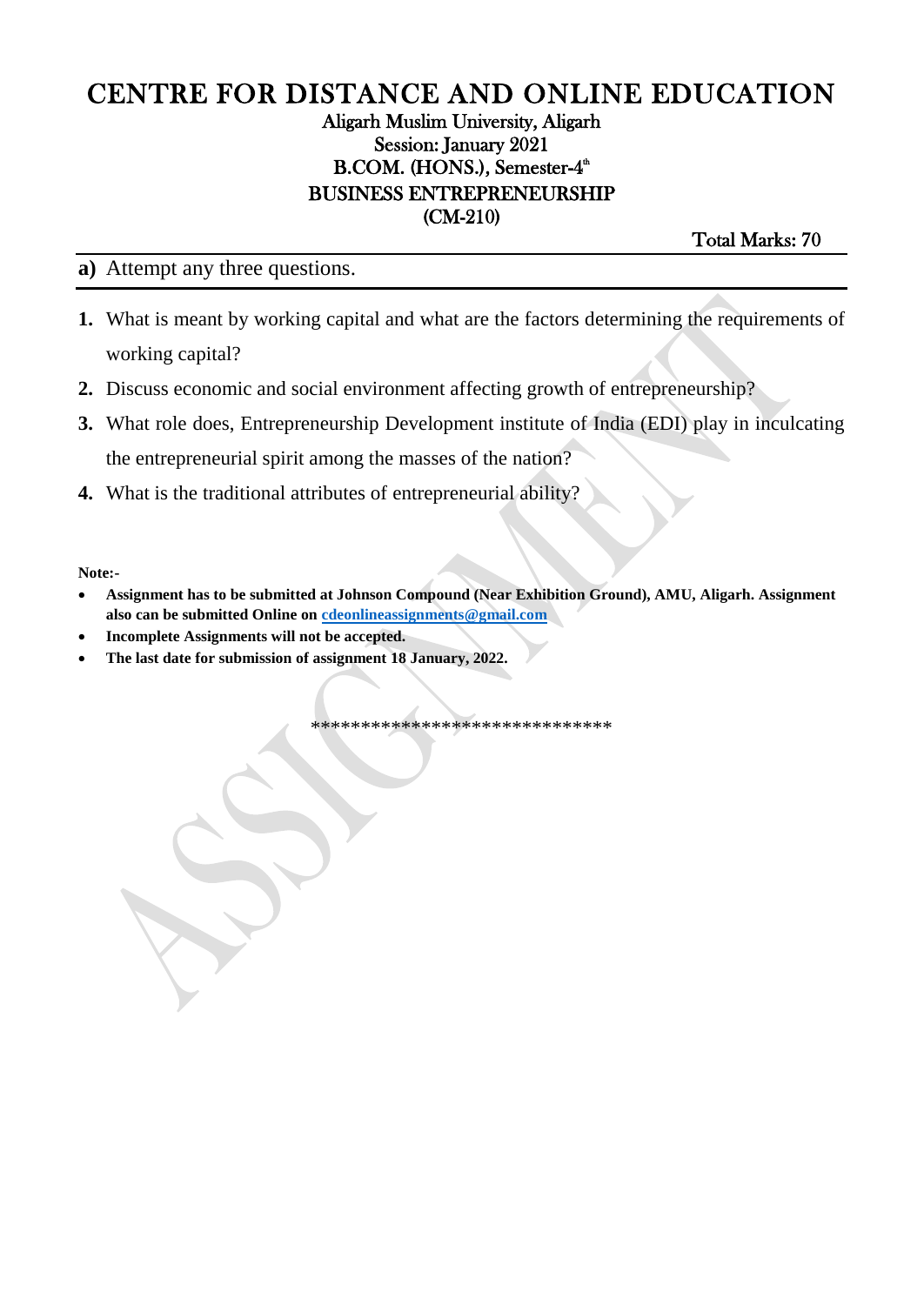#### Aligarh Muslim University, Aligarh Session: January 2021 B.COM. (HONS.), Semester-4<sup>th</sup> INDIRECT TAX-II (CM-211)

Total Marks: 70

**a)** Attempt any three questions.

- **1.** What do you mean by custom duty? Write the types of customs duty in India?
- **2.** What are the different types of imports and exports?
- **3.** Discuss the terms:
	- (a) Warehouse (b) Goods (c) Dealer (d) Declared Goods

**4.** Give Central Sales Tax rates on declared and undeclared goods?

**Note:-**

- **Assignment has to be submitted at Johnson Compound (Near Exhibition Ground), AMU, Aligarh. Assignment also can be submitted Online on [cdeonlineassignments@gmail.com](mailto:cdeonlineassignments@gmail.com)**
- **Incomplete Assignments will not be accepted.**
- **The last date for submission of assignment 18 January, 2022.**